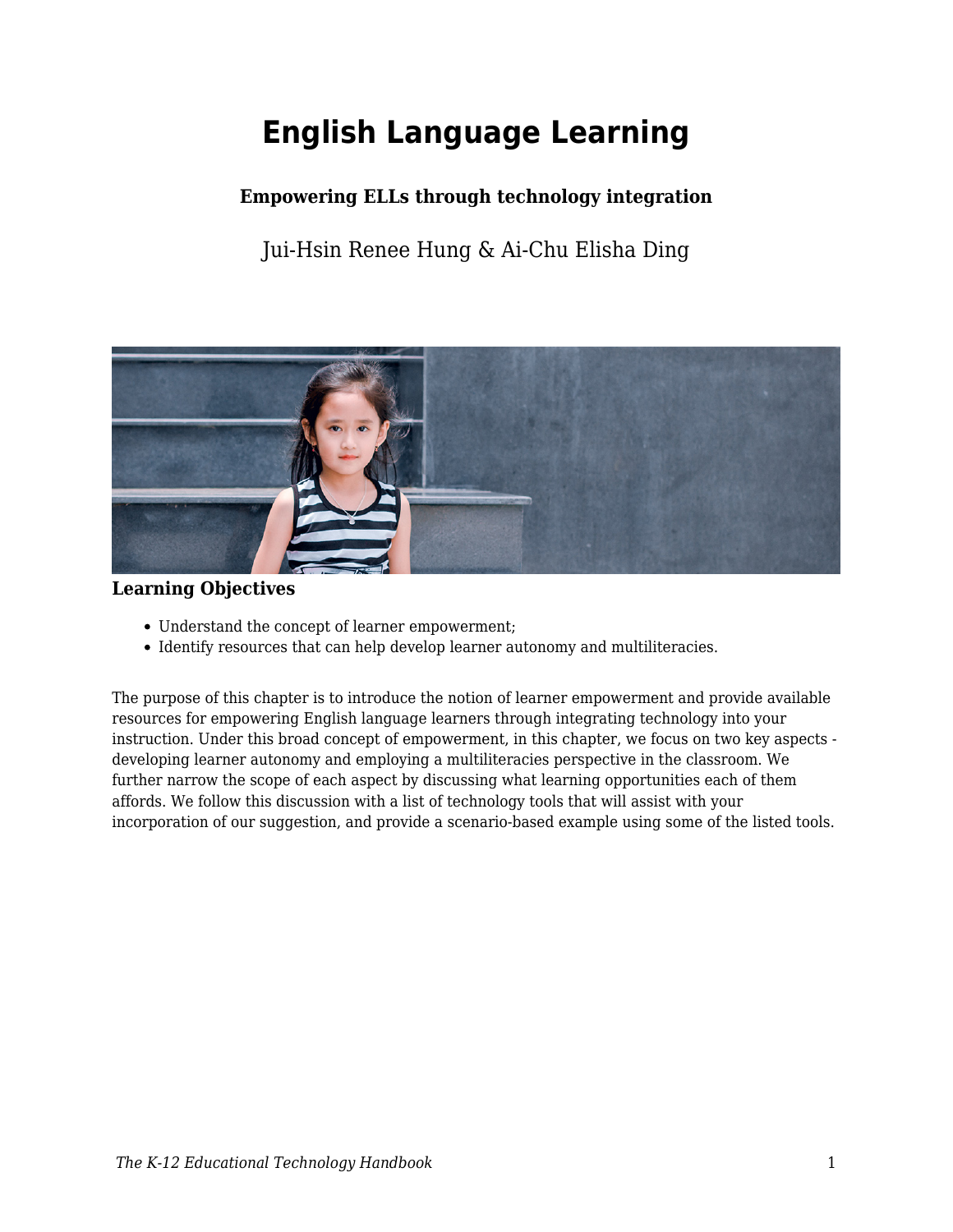### **Key Terms**

#### [English Language Learners \(ELL\)](https://edtechbooks.org/k12handbook/glossary#ell)

students who often come from families where languages other than English are spoken and whose English proficiency may be defined as limited at least at some point of formal schooling; often required to fulfill certain language requirements, such as language assessments or specialized language courses

#### [Learner Autonomy](https://edtechbooks.org/k12handbook/glossary#learner_autonomy)

the ability to take charge of and responsibility for one's own learning in order to pursue topics that are relevant and interesting to the learner

#### [Learner Empowerment](https://edtechbooks.org/k12handbook/glossary#learner_empowerment)

raising learners' awareness of the control they can have over their own learning process, which often goes hand in hand with the concept of learner autonomy (e.g., when language learners are empowered, they are given the power and ownership of their own learning and are allowed to negotiate identities in the learning process)

#### [Multiliteracies](https://edtechbooks.org/k12handbook/glossary#multiliteracies)

emphasizes that language use is context-specific and multimodal. It values the differences between different communication modes

#### [Ownership](https://edtechbooks.org/k12handbook/glossary#ownership)

like learner autonomy, this concept hands more learning responsibility to students; moreover, it emphasizes on the importance of making connections between learners and the language they are learning at different levels as a way to strengthen the bond; promoting ownership is considered as a strategy to enhance learner autonomy

# **What do we mean by learner empowerment?**

English language learners (ELLs), who often come from families where languages other than English are spoken, is a rapidly growing, but oftentimes underprivileged population of students in U.S. schools. These students sometimes have negative labels or stigmas attached to them because of language proficiency or cultural stereotypes. As a result of the negative labels and stigmas they are exposed to, ELL students may also hold negative beliefs about their own identities and competence.

In the classroom, too often these learners' voices go unheard and their diverse identities are underappreciated. *A simple definition for empowering learners is to give them power and ownership of their own learning and allow students to negotiate their identities in the language learning process.* Teachers have used various strategies to allow ELLs to voice their learning needs in the classroom. These includes incorporating students' home culture, home language, or prior experiences into the instruction, emphasizing diversity or multiliteracies, involving students in making learning-related decisions, or creating opportunities for students to express themselves in a multimodal manner.

To empower ELLs through technology integration into our instruction, in this chapter, we focus on two aspects under the broad concept: *learner autonomy* and *multiliteracies*. To promote learner autonomy in your classroom, you can start by creating collaboration and reflective opportunities for your students, and to raise the awareness of multiliteracies in your classroom by providing spaces for students to express their multiple identities in various forms. All of these have become much more accessible for both teachers and learners with the availability of new technologies.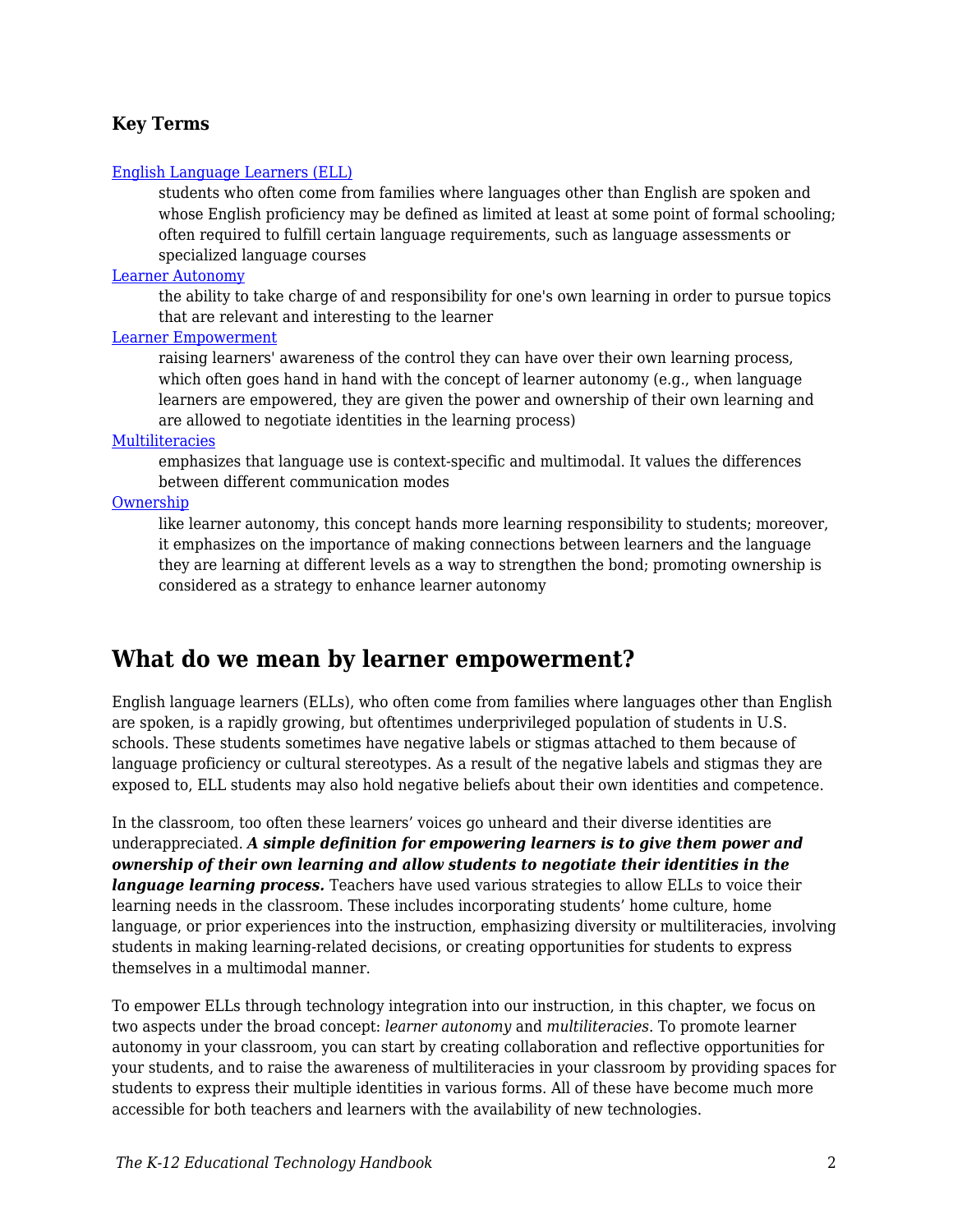### **Learner autonomy**

Handing over responsibility to the students by encouraging their control of the learning process or allowing them the options to choose topics pertaining to their interest can promote their learner autonomy. The concept of learner autonomy has been closely associated with self-directed learning, and is seen as an important element that results in learner empowerment. Fortunately, with the emergence of new technologies, learners do not necessarily have to rely on teachers for accessing input and learning resources. They are now given more choices to make learning decisions for themselves as to how, what, and when they want to learn.

We know that there are different ways to define learner autonomy, but in general, it can be defined as"the ability to take charge of one's own learning" (Little, 2007, p. 15), and it concerns whether or not "learners are able to pursue topics and questions that are interesting and relevant to them" (Cennamo, Ross, & Ertmer, 2013, p. 58). In other words, through shifting responsibility from teachers to learners, we give learners the power to take charge of their own learning process.

Empowering ELLs through developing them into autonomous learners can happen within and outside the classroom. For example, in the classroom, as a teacher, we can include collaborative projects, review our assessment methods to ensure learner autonomy is considered, allow our students chance and time for reflection, or give them opportunities to monitor and assess their learning as well as opportunities to provide us feedback. On the other hand, outside the classroom, there are other methods we can encourage our students to take in promoting learner autonomy. For example, students can make use of digital learning technologies to pace their own learning, find support from distance learning, or seek other learning opportunities, such as language exchanges or study abroad experience. These approaches shift learning responsibility from teachers to learners and engage our students in a learning process where they possess more ownership.

### **Multiliteracies**

While the backgrounds and needs of English language learners may vary profoundly, one thing they share in common is that most of them come from homes where languages other than English are spoken. This leads to their multiliteracies and a sense of multiple identities and cultures, and potentially to their lack of English language competence and cultural understanding of the U.S. education system. As a teacher, recognizing their differences is an important first step, and to further empower them through embracing their differences and encouraging them to show their differences, new technologies can bring a wide range of possibilities for the acceptance and enactment of multiliteracies in your classroom.

To empower ELLs, one aspect is to challenge the dominance of English language and the cultural values owned and imposed by the mainstream groups. In other words, as English as a second language or content area teachers, we should celebrate and incorporate ELLs' home cultures and languages into our instruction. During the process, we help ELLs develop their bilingual and bicultural identities (or even multilingual and multicultural) instead of forcing them into the Englishonly mentality and being considered as "inferior" or "disabled" individuals.

The other method of empowering ELLs is to bestow them the opportunities for developing their competency as fluent and critical English speakers, readers, and writers. The notion of *multiliteracies or new literacies* further comes in as it recognizes that communications go beyond written or oral language. People communicate with one another through modes beyond language (e.g., gestures,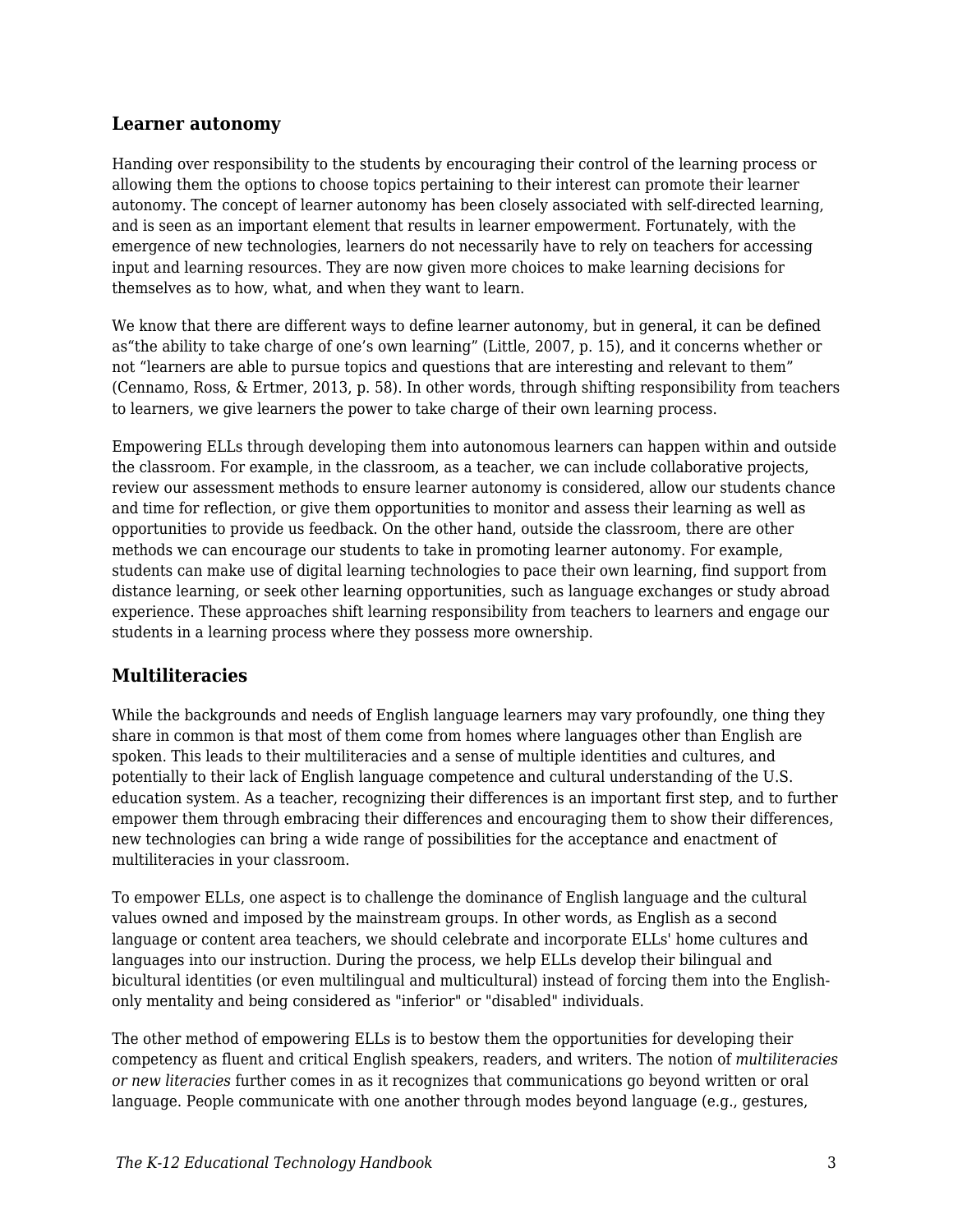interpersonal distance, sound, images). Therefore, aside from the traditional language competences (reading, writing, speaking, listening, grammar), a pedagogy of multiliteracies also emphasize cultivating multiliterate individuals who are "flexible and strategic and can understand and use literacy and literate practices with a range of texts and technologies; in socially responsible ways; in a socially, culturally, and linguistically diverse world; and to fully participate in life as an active and informed citizen" (Anstey & Bull, 2006, p. 55). Oftentimes, participating in such activities, ELLs are also given the space to reflect on their multiple identities more critically.

Enhancing learner autonomy and endorsing multiliteracies in the classroom are both important and neither should be overlooked. Therefore, to be a teacher who is committed to empowering ELLs means one will not only deliberately create opportunities for learners to take in charge of their learning, but also honor their home cultures and languages and strive to cultivate both the traditional and new literacy competences.

# **How can technology support learner empowerment?**

Integrating technology into our ESL teaching can provide a good variety of ways to develop ELLs' autonomy and multiliteracies. With proper instructional design, technology can help teachers enrich the learning environments, differentiate the learning tasks, and give students the ownership of their learning. It also gives learners ways to express themselves through different channels and modes of communications. For example, by using communication tools such as instant messaging, students who are less confident of speaking are offered an alternative way to express their thoughts in conversational contexts. Or, by using photo or video cameras, students are able to express themselves with both language and visual representations.

Furthermore, one of the biggest challenges in teaching a multilingual/multicultural classroom is that the teacher may not share the same home language as the students and their families. To that end, technology resources such as Internet search engines, online dictionaries or translation services all play a crucial role in understanding and incorporating students' home cultures and languages into our instruction. Thus, technology not only can potentially enhance the effectiveness of our ESL instruction, it is also the key to realizing a transformative educational experience for ELLs.

# **What technology tools are available?**

## **Technology for autonomy**

1. Collaborative learning tools: Students develop autonomy when they take responsibility of their own learning individually, or collaboratively with their peers. The use of collaborative learning tools strengthens learner autonomy because it creates authentic language activities that are engaging, involves learners in decision-making processes where they direct their own learning with their peers, and extends the learning experience outside of the classroom. These activities improve students' language and autonomous learning skills at the same time. For example, many online collaborative writing tools allow students to compose a story together. Students can use collaborative learning tools to write with their classmates for a course project, or to do creative storytelling online with other writers they have never met. Many of the websites also offer a space for writers to publish their work online, which gives students a real audience to write to. Or, if students are producing a digital project collaboratively, they can share and put together ideas and multimedia resources in a shared digital space, which not only stores the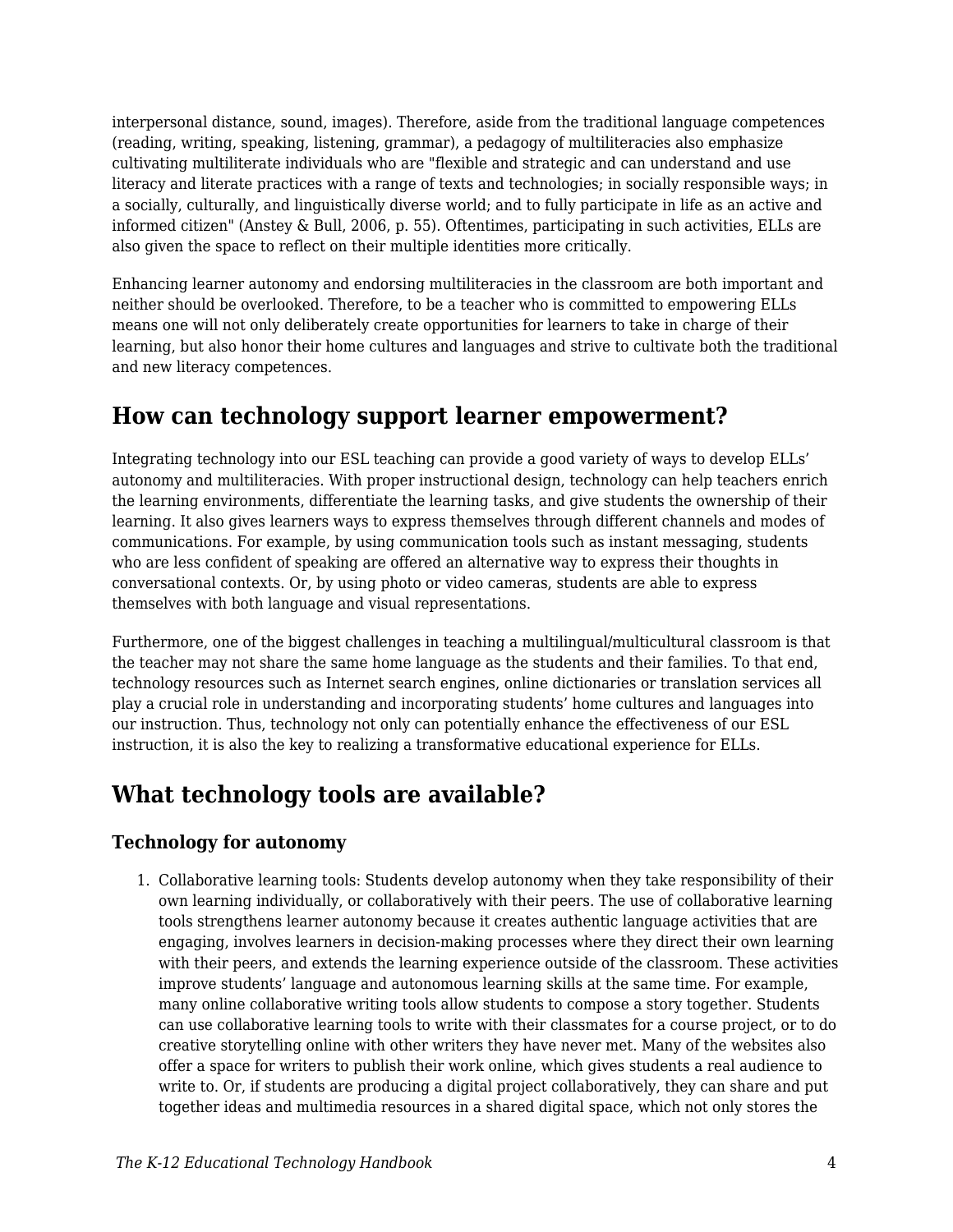information but also helps them sort out the ideas by engaging in decision-making processes.

- $\circ$  [Google Drive \[http://drive.google.com/\]](http://drive.google.com/): Google Drive may be seen as a cloud storage, but it is more than that and is very easy to use for collaboration and resource sharing. Plus, if you or your students are already using Microsoft Office, tools on Google Drive work very similar to Microsoft Office tools, making file exporting and importing between the two straightforward. For more information on how to use Google Drive in e-learning, this article provides some directions for you to go:  $6$  Effective Ways To Use Google Drive [in eLearning \[https://edtechbooks.org/-Er\]](https://elearningindustry.com/6-effective-ways-use-google-drive-in-elearning).
- [Padlet \[https://padlet.com/\]:](https://padlet.com/) Padlet enables students to organize and arrange ideas freely on a blank board. It makes sharing multimedia resources such as audio, video, images, and documents easy and fast. There is a lot of flexibility in terms of how to use this tool. You can create a shared board for your class, or your students can create one for their own group. The tool allows anonymous editing or sharing, so be mindful that if for your purposes you prefer to have identifiable contributions of the students, you will want to require student login. Otherwise, there will be no way to trace back who makes what changes.
- [FoldingStory \[http://foldingstory.com/\]:](http://foldingstory.com/) This is a great tool to motivate students to write creatively together and to turn writing into a game. Your students can do collaborative storytelling with others. What makes this more exciting is each writer only gets to contribute 120 words or less within 3 minutes to a open story. When a line gets more likes from the readers, the writer will get on the leaderboard. If your students don't feel motivated to write, FoldingStory may bring some change. The site also keeps all stories that are finished for future readers.
- $\circ$  [Piazza \[https://piazza.com/\]](https://piazza.com/): This tool helps you build an online learning community for your course and has features that can encourage extended discussion outside of class. It differs from many other learning management systems in that anonymous postings are allowed, which may be especially beneficial to encouraging different forms of participation from ELLs. The website also provides subject-specific features so that you and your students can expand the discussion with the availability of specific textual and multimedia editing tools. According to their user testimonials, students tended to feel more comfortable discussing and asking questions on this platform.
- Audio recording and editing tools: No matter where your students share their work or collaborate, if they want to create an audio recording and embed it into their project, these free tools are great to use:
	- Audacity [\(https://edtechbooks.org/-Tj\)](https://edtechbooks.org/-Tj): To watch tutorials for how to record with Audacity, you can check out Lynda.com, or read this blog article fro[m Jake](http://www.jakeludington.com/podcasting/20050222_recording_a_podcast.html) [Ludington's Digital Lifestyle \[https://edtechbooks.org/-xTF\]](http://www.jakeludington.com/podcasting/20050222_recording_a_podcast.html).
	- GarageBand for Mac <https://edtechbooks.org/-jdT>
	- [VoiceThread \[https://voicethread.com/\]](https://voicethread.com/)
- 2. Self-directed learning tools: As mentioned above, students develop autonomy when they are in charge of their own learning, and self-learning has been considered as a critical process in developing autonomy. When students are involved in self-directed learning, they are usually engaged in activities including diagnosing learning needs, setting learning goals, implementing learning strategies, evaluating their own learning, or searching for different approaches or resources to support and pace their learning more effectively. In addition, particularly for those ELLs who are struggling or unmotivated, creating learning experience they can relate to may help turn around the learning outcomes.
	- Self-paced learning tools: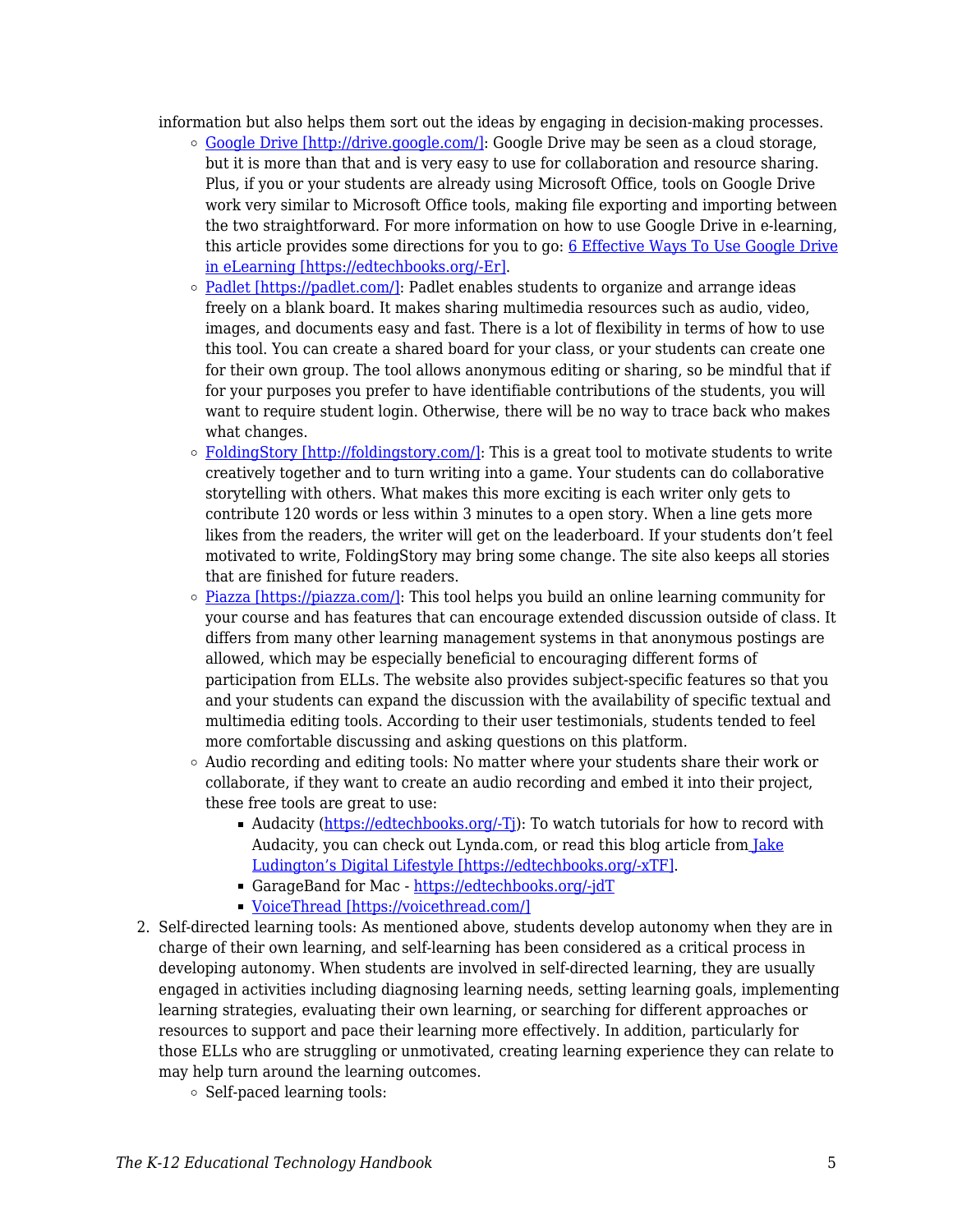- [Duolingo \[https://www.duolingo.com/\]](https://www.duolingo.com/): A favorite of many language learners. Learners can set daily goals for themselves and use different features to motivate them.
- [CourseWorld \[http://www.courseworld.org/\]:](http://www.courseworld.org/) A huge collection of online talks and classes can be found on this site, making the search of resources much easier.
- [Khan Academy \[https://www.khanacademy.org/\]:](https://www.khanacademy.org/) The site is very well-designed and offers a lot of amazing courses for learning subject areas, and by far an English grammar section.
- [NoRedInk \[https://www.noredink.com/\]:](https://www.noredink.com/) A great site designed for teaching and learning grammar and writing skills. It not only saves you a lot of time creating quizzes and assignments, but better than that, aligns with the Common Core Standards.
- Reflective learning tools:
	- Formative assessment/feedback tools: As mentioned earlier, allowing student to reflect on what you teach and to give you feedback is a great way to empower them. These great tools will help you collect student response in an efficient way:
		- [Google Forms \[http://forms.google.com/\]](http://forms.google.com/)
		- [Socrative \[https://www.socrative.com/\]](https://www.socrative.com/)
		- [GoSoapBox \[http://www.gosoapbox.com/\]](http://www.gosoapbox.com/)
		- [SurveyMonkey \[https://www.surveymonkey.com/\]](https://www.surveymonkey.com/)
		- [Recap \[https://letsrecap.com/\]](https://letsrecap.com/)
		- [TodaysMeet \[https://todaysmeet.com/\]](https://todaysmeet.com/)
	- Student self-reflection tools: Not just reflecting on what you teach, students surely need to reflect on their own learning process. With these following tools, students can record and capture a moment in their learning, add reflection to the image or video of that moment, and even share that with others:
		- [Fotobabble \[http://www.fotobabble.com/\]](http://www.fotobabble.com/)
		- [Nutshell \[http://nutshell.prezi.com/\]](http://nutshell.prezi.com/)
		- [Evernote \[https://evernote.com/\]](https://evernote.com/)
		- [Video Notes \[http://www.videonot.es/\]](http://www.videonot.es/)
	- E-portfolios: The following are tools that are safe for your students to create eportfolios to record, share, and reflect on their learning, while you (and their parents) monitor their progress and online activities.
		- [Kidblog \[https://kidblog.org/home/\]](https://kidblog.org/home/)
		- [Edublogs \[https://edublogs.org/\]](https://edublogs.org/)
		- [Weebly \[https://www.weebly.com/\]](https://www.weebly.com/)
		- [Wix \[https://www.wix.com/\]](https://www.wix.com/)
		- [WordPress \[https://wordpress.com/\]](https://wordpress.com/)
- $\circ$  Audio publishing tools: When your students create a digital project or an e-portfolio using the sites above, they can upload a podcast or an audio show they make to those sites. To give them another option, these sites are made for publishing audio shows:
	- [Podbean \[https://podbean.com/\]:](https://podbean.com/) This site also has a section for publishing education podcasts [\(https://edtechbooks.org/-bfT\)](https://edtechbooks.org/-bfT), where you will find online lessons, student projects, etc.
	- [Podomatic \[https://www.podomatic.com/\]](https://www.podomatic.com/)
	- [BuzzSprout \[https://www.buzzsprout.com/\]](https://www.buzzsprout.com/)
	- [Blubrry \[https://www.blubrry.com/\]](https://www.blubrry.com/)
	- [Spreaker \[https://www.spreaker.com/\]](https://www.spreaker.com/)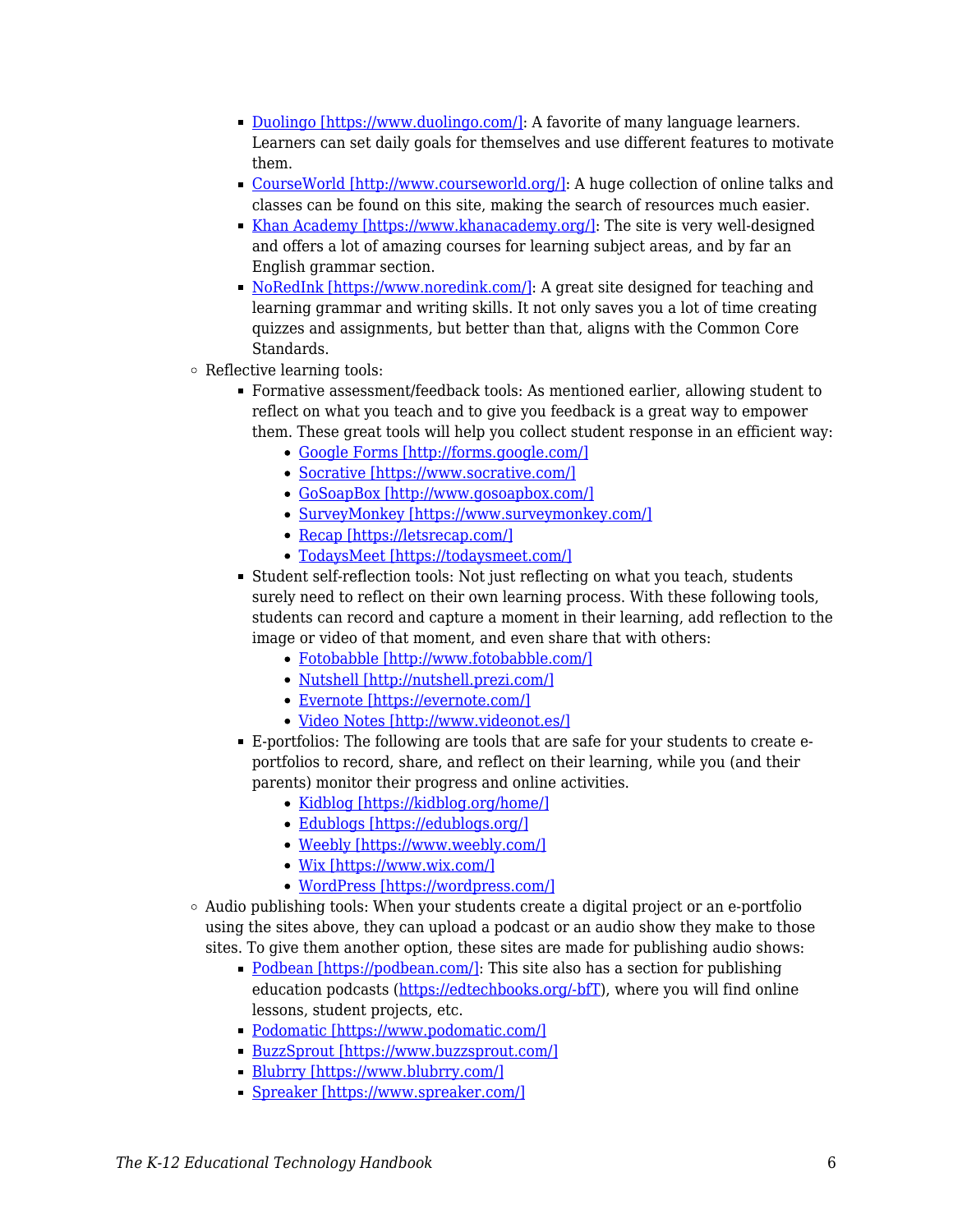- [YouTube \[https://www.youtube.com/\]](https://www.youtube.com/)
- [iTunes \[https://www.apple.com/itunes/\]](https://www.apple.com/itunes/)

### **Technology for multiliteracies**

- 1. Multimedia ESL lessons: ELL teachers are blessed with a great variety of resources available online for enhancing and enriching our instructions. In particular, the following websites offer great multimedia materials for developing language lessons that would help students improve their traditional literacy skills (speaking, listening, reading, writing and grammar) in an integrative way. These multimedia lessons offer visuals, audios, and hand-on activities recommendations that could meet learners' various learning styles. They incorporate authentic materials (e.g., TED talks, movies, online Youtube videos) that introduce a wide range of knowledge to empower the ELLs with the cultural capitals they need. Some of the websites also allow the teachers to adjust the language difficulty level to fit their ELL's needs. In addition, teachers can also use these multimedia materials to introduce students to the multiliteracies (new literacies) skills, getting students to start paying attention to the meanings conveyed through modes other than written and oral language (visual representations, ambient sounds, music, accents etc.). These multimedia materials could also serve as examples for students to consider how they could communicate in a multimodal way.
	- **BBC Learning English** (<https://edtechbooks.org/-zA>): BBC offers free language lessons and listening practices based on current news reports. Their archived site also has a lot of great multimedia materials [\(https://edtechbooks.org/-gq](https://edtechbooks.org/-gq)) .
	- **Breaking News English** (<https://edtechbooks.org/-cY>): it's free and it's amazing. As simple as that.
	- $\circ$  **[TEDxESL](http://tedxesl.com/)** [\[http://tedxesl.com/\]:](http://tedxesl.com/) It really is a pity that this site is no longer updated, but all the available TED-talks-based lessons on this site are well-designed and engaging.
	- **ESLnotes** ([https://edtechbooks.org/-SB\)](https://edtechbooks.org/-SB): Who doesn't like watching movies? ESL notes offer movie watching guide and discussion questions for some classic American movies.
	- $\circ$  **Viralelt** [\(https://edtechbooks.org/-qN](https://edtechbooks.org/-qN)): The author of this blog, Ian, developed ESL lessons for intermediate to advanced adult ESL learners based on youtube videos that had gone viral on the internet.
	- **ESL Pod** [\(https://edtechbooks.org/-Pi\)](https://edtechbooks.org/-Pi): ESL Pod does not only offer podcast lessons for ESL learners, they also have online blog posts, videos and also kinds of resources for ESL learners and teachers.
	- **[BrainPOP ESL](https://esl.brainpop.com/)** [\[https://esl.brainpop.com/\]](https://esl.brainpop.com/): BrainPOP ESL offer lessons specifically designed for ESL learning. With all the animations and games, this is a great resource for younger ELLs. In addition, with captions for all the videos, lessons hosted on [BrainPOP junior \[https://jr.brainpop.com/\]](https://jr.brainpop.com/) are great resources for elementary ESL teachers, too.
	- **[Starfall](http://more.starfall.com/)** [\[http://more.starfall.com/\]](http://more.starfall.com/): Starfall has interactive games and lessons for emerging readers. Preschool and kindergarten teachers as well as elementary ESL teachers have been using this site to engage young kids.
	- **Storyline Online** (<https://edtechbooks.org/-YF>): Elementary teachers, if you have never visited this website before, you have to visit it. This is one of the best websites for children's literacy and storytelling. The storytelling videos are all captioned, so they are appropriate for ESL learning as well. In addition to the videos, the website also provides activity guides for teachers.
- 2. Multimodal composing and digital storytelling: From the multiliteracies perspective, we need to give students opportunities to learn and practice using different modes and technologies.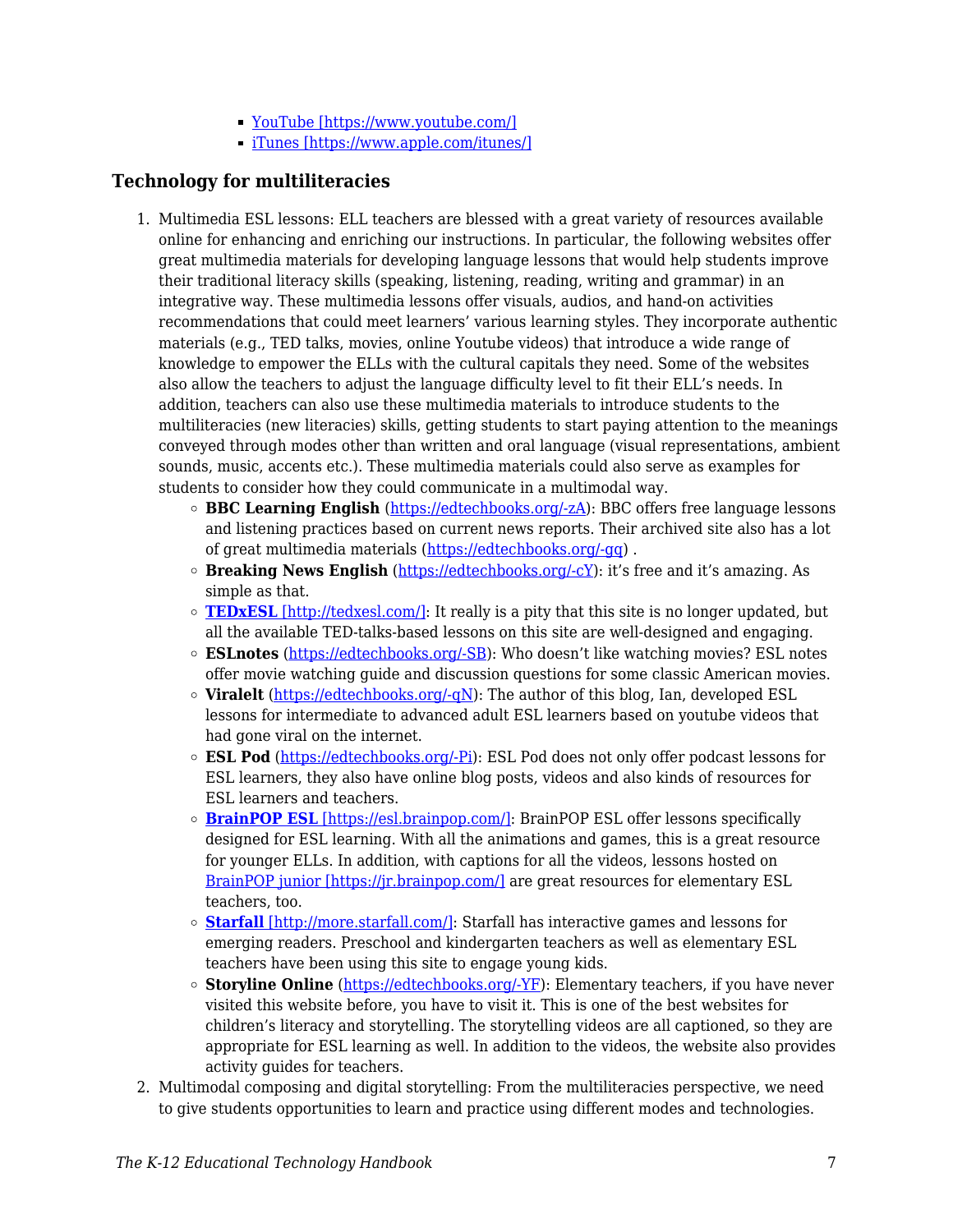ESL teachers have been engaging ELLs' in multimodal composing and digital storytelling to empower them with the symbolic competence. Through multimodal composing or digital storytelling, ELLs relies on different modes of communication to express themselves. ESL teachers would further encourage ELLs to tell their own stories, express their emotions or introduce their home cultures and languages through digital storytelling.

- $\circ$  The following sites offer tips for using digital storytelling in teaching and also examples of digital storytelling videos:
	- **Story Center** <https://edtechbooks.org/-nC>
	- **Story Circle** -<https://edtechbooks.org/-uk>
	- **[Story Corps \[https://storycorps.org/\]](https://storycorps.org/)**
	- **Video in the classroom** -<https://edtechbooks.org/-so>
	- **Lang Witches- Digital storytelling** ([https://edtechbooks.org/-mx\)](https://edtechbooks.org/-mx): what it is **and what it is not**
	- **Larry Ferlazzo's blog post on digital storytelling** -<https://edtechbooks.org/-Ya>
	- **U of Houston's Educational Uses of Digital Storytelling**  <https://edtechbooks.org/-uf>
	- **Kevin Hodgson's blog post on digital storytelling** <https://edtechbooks.org/-wu>
	- **Kathy Schrock's post on digital storytelling** -<https://edtechbooks.org/-Vm>
- $\circ$  The following websites or apps are excellent tools for multimodal composing or digital storytelling:
	- **[Storybird](https://storybird.com/)** [\[https://storybird.com/\]](https://storybird.com/)
	- **[My Storybook](https://www.mystorybook.com/)** [\[https://www.mystorybook.com/\]](https://www.mystorybook.com/)
	- **[Storify](https://storify.com/)** [\[https://storify.com/\]](https://storify.com/)
	- **[Toondoo](http://www.toondoo.com/)** [\[http://www.toondoo.com/\]](http://www.toondoo.com/)
	- **[Pixton](https://www.pixton.com/)** [\[https://www.pixton.com/\]](https://www.pixton.com/)
	- **Make Belief Comix** <https://edtechbooks.org/-rNh>
	- **[Storyboard That](http://www.storyboardthat.com/)** [\[http://www.storyboardthat.com/\]](http://www.storyboardthat.com/)
	- **[VoiceThread](https://voicethread.com/)** [\[https://voicethread.com/\]](https://voicethread.com/)
	- **[Tika Tok](https://www.tikatok.com/)** [\[https://www.tikatok.com/\]](https://www.tikatok.com/)
	- **[Zimmer Twins](http://www.zimmertwins.com/)** [\[http://www.zimmertwins.com/\]](http://www.zimmertwins.com/)
	- **Toontastic 3D** -<https://edtechbooks.org/-ri>
	- **[Green Screen](https://itunes.apple.com/us/app/green-screen-by-do-ink/id730091131?mt=8)** [\[https://edtechbooks.org/-JCd\]](https://itunes.apple.com/us/app/green-screen-by-do-ink/id730091131?mt=8)
	- **[Stop Motion Studio](https://itunes.apple.com/us/app/stop-motion-studio/id441651297?mt=8)** [\[https://edtechbooks.org/-YP\]](https://itunes.apple.com/us/app/stop-motion-studio/id441651297?mt=8)
	- **[Powtoon](https://www.powtoon.com/)** [\[https://www.powtoon.com/\]](https://www.powtoon.com/)
	- **[WeVideo](https://www.wevideo.com/)** [\[https://www.wevideo.com/\]](https://www.wevideo.com/)
	- **[Shadow Puppet](http://get-puppet.co/)** [\[http://get-puppet.co/\]](http://get-puppet.co/)
	- **[Haiku Deck](https://www.haikudeck.com/)** [\[https://www.haikudeck.com/\]](https://www.haikudeck.com/)
	- **Trading Cards Creator1** <https://edtechbooks.org/-Bf>
	- **[Trading Cards Creator 2](https://bighugelabs.com/deck.php)** [\[https://edtechbooks.org/-gV\]](https://bighugelabs.com/deck.php)

# **Example of using technology to empower ELLs**

Miss Caroline is an ESL teacher at the Flower Elementary School. One third of the student population at this school are ELLs whose home language includes Spanish, Chinese, Korean, Arabic, Turkish and Swahili. Also, one third of the student population are enrolled in free or reduced price meal plans. Miss Caroline speaks English as first language and can speak a little Spanish. Each ESL class Miss Caroline teaches has around 18-20 students. She has a teaching assistant, and there are community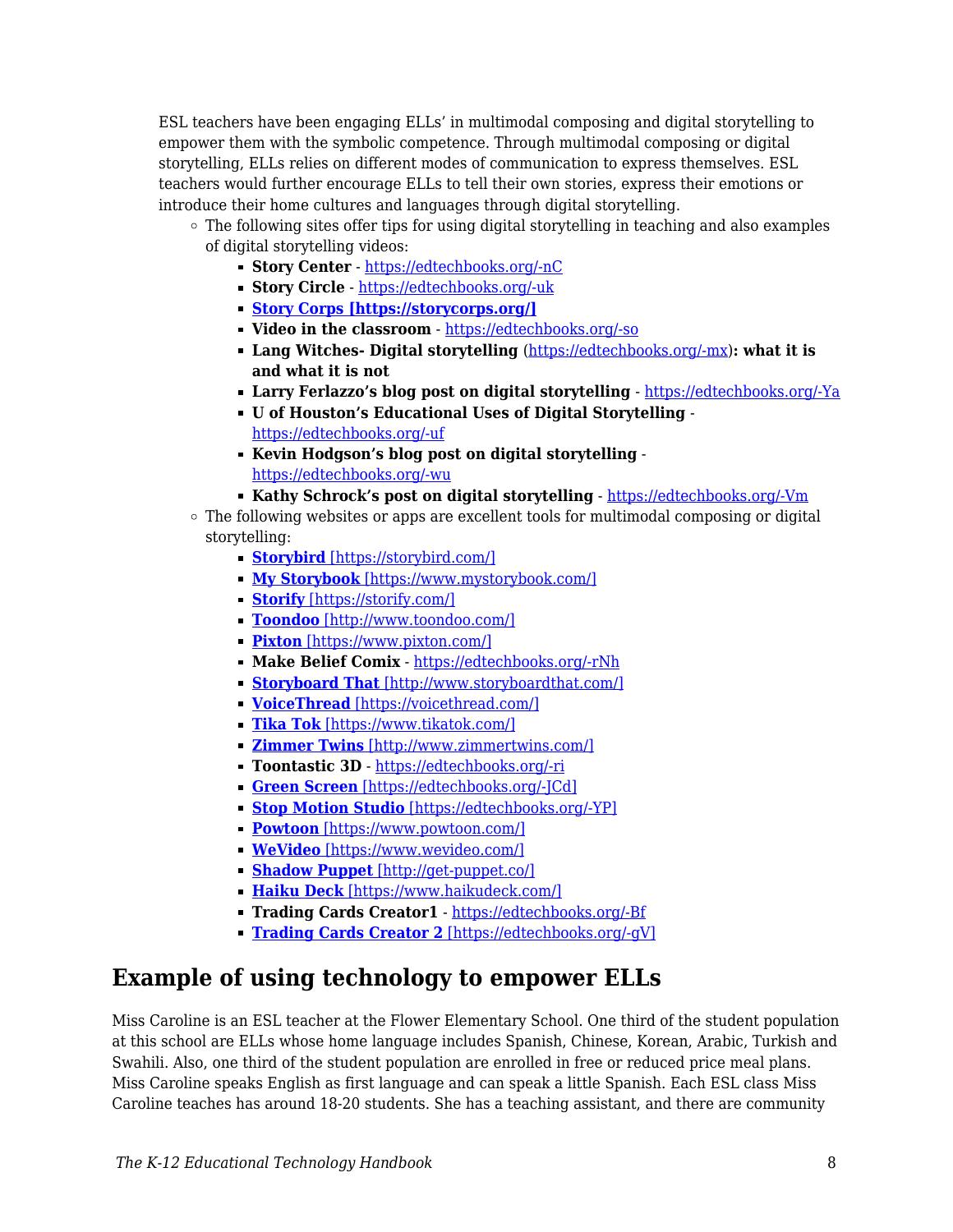volunteers coming into her classes to help her on a regular basis, too. The Flower Elementary School has 1:1 technology access where kindergarten to 3rd grade have access to iPads and 4th grade or higher has Chromebooks.

In this lesson unit, Miss Caroline engaged the 4-5th grade ESL students to learn about their home cultures and introduce their home cultures to one another through storytelling. The lesson started with Miss Caroline leading the students to discuss what culture means and why cultural understandings are important. Miss Caroline asked the students which culture(s) they felt they were affiliated with and what they know about those cultures.

Next, Miss Caroline mentioned how holidays have significant cultural and historical meanings behind. She used Thanksgiving in the US as example. By introducing Thanksgiving, Miss Caroline taught students vocabulary words related to Thanksgiving such as parade, pilgrim, gravy, mashed potato, turkey, harvest. She also used a [BrainPOP lesson \[https://edtechbooks.org/-Fy\]](https://esl.brainpop.com/level1/unit6/lesson1/) to teach students past simple tense, which is an important grammatical knowledge for telling stories. She showed a [cartoon](https://youtu.be/Yh_0t4EcsjE) [that tells the story of Thanksgiving \[https://youtu.be/Yh\\_0t4EcsjE\],](https://youtu.be/Yh_0t4EcsjE) and asked students to retell the story of Thanksgiving.



[Watch on YouTube https://edtechbooks.org/-uRk](https://www.youtube.com/embed/Yh_0t4EcsjE?autoplay=1&rel=0&showinfo=0&modestbranding=1)

She then introduced some Thanksgiving traditions in the US such as the Thanksgiving dinner or the Macy's parade in New York. Miss Caroline also brought photos of her family celebrating Thanksgiving together and shared her thanksgiving stories.

Afterwards, Miss Caroline announced the digital storytelling project. She told students they were to pick an important holiday in their home cultures and create a digital story about how their family celebrated the holiday. Prior to making the digital story, Miss Caroline assigned three mini tasks to the students: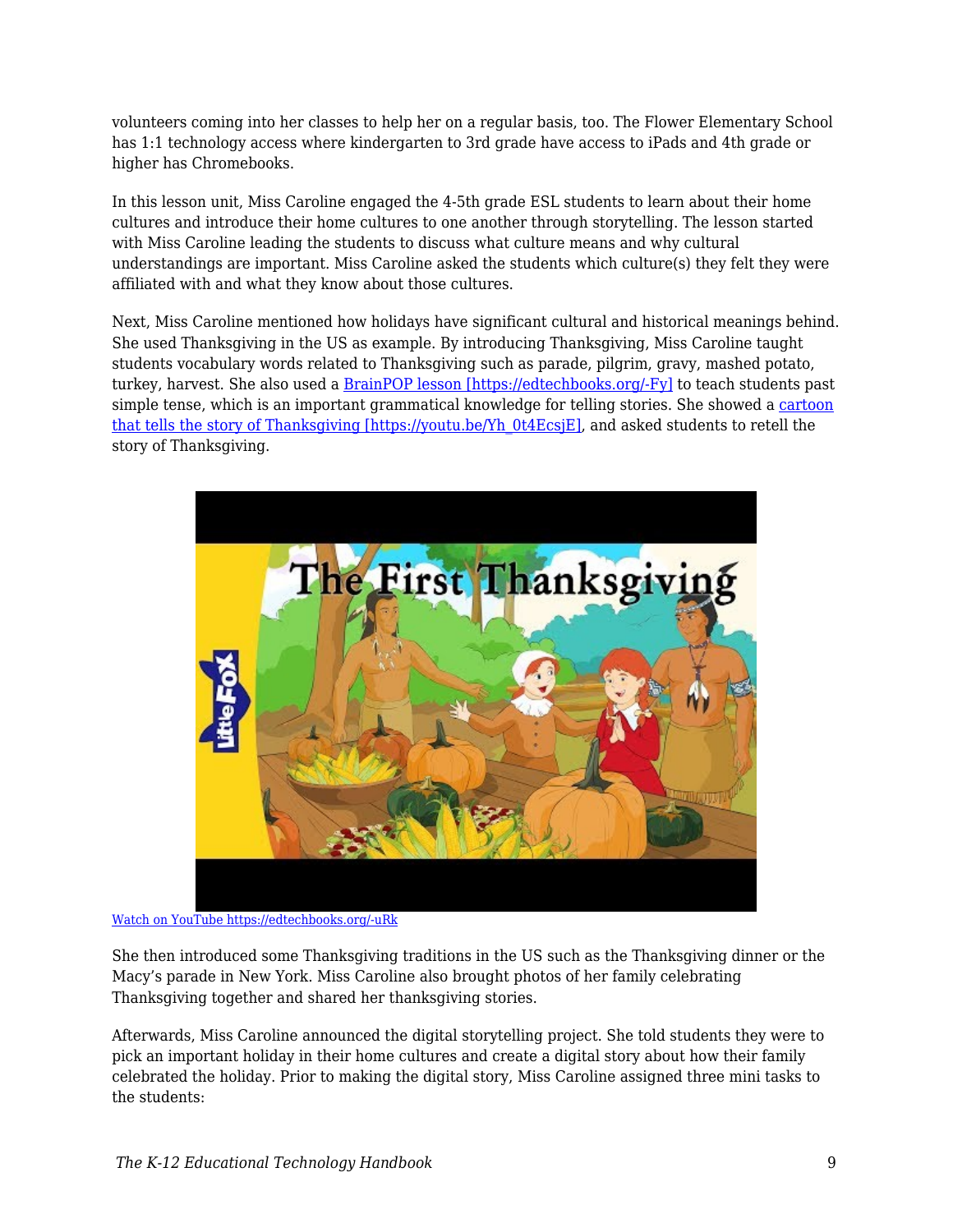- 1. Conduct online research on the holiday you are going to introduce (in either English or your home language); write a brief introduction of the holiday in English.
- 2. Interview your parents or grandparents to learn about how they celebrated this holiday; take notes on the stories they shared and collect photos if possible.
- 3. Choose three words relevant to the holiday in your home language, create [trading cards](http://www.readwritethink.org/files/resources/interactives/trading_cards_2/) [\[https://edtechbooks.org/-Bf\]](http://www.readwritethink.org/files/resources/interactives/trading_cards_2/) to introduce them to the class.

### ([https://edtechbooks.org/-SP](https://twitter.com/HiPandarow/status/961194028757692416))

Then, Miss Caroline taught the elements of good stories and how to write personal narratives. She also introduced action words and adjectives that are useful for writing stories. She then engaged students in creative story writing by randoming picking 3 trading cards other students created to make a story.

Next, Miss Caroline asked students to write the script for the story about how their family celebrated a holiday in their home culture. She prompted the students to think about whose point of view they are going to write for, what events occurred, how they would sequence the events, what problems, dramas or emotions were involved. After the story has been structured, she also guided the students to pay attention to the grammars and word choices.

Miss Caroline then provided various activities to teach students how to create a good digital story. She told students a digital story utilizes things beyond language to convey meaning to the audience. This includes images, sounds, music and even a dramatic tone. She showed to students a few digital story examples she found on [Story Center \[https://youtu.be/GZ0ouK6xBBA\]](https://youtu.be/GZ0ouK6xBBA) and the [Storyline Online](http://www.storylineonline.net/books/clark-the-shark/) [\[https://edtechbooks.org/-frq\].](http://www.storylineonline.net/books/clark-the-shark/)

She also adopted a [storyboard template \[https://edtechbooks.org/-rN\]s](https://www.pinterest.com/pin/435723332669431152/)he found online to guide students to create different scenes for their digital story. Meanwhile, students went online to search for royalty free music and images they need for their digital stories, and included that information in the [storyboard \[https://edtechbooks.org/-rN\].](https://www.pinterest.com/pin/435723332669431152/)

Finally, Miss Caroline instructed students how to use [WeVideo \[https://www.wevideo.com/\]t](https://www.wevideo.com/)o build and edit their digital story videos. Students worked on creating videos to tell the stories of their families. When they were done, they published the videos and shared the videos with their families.